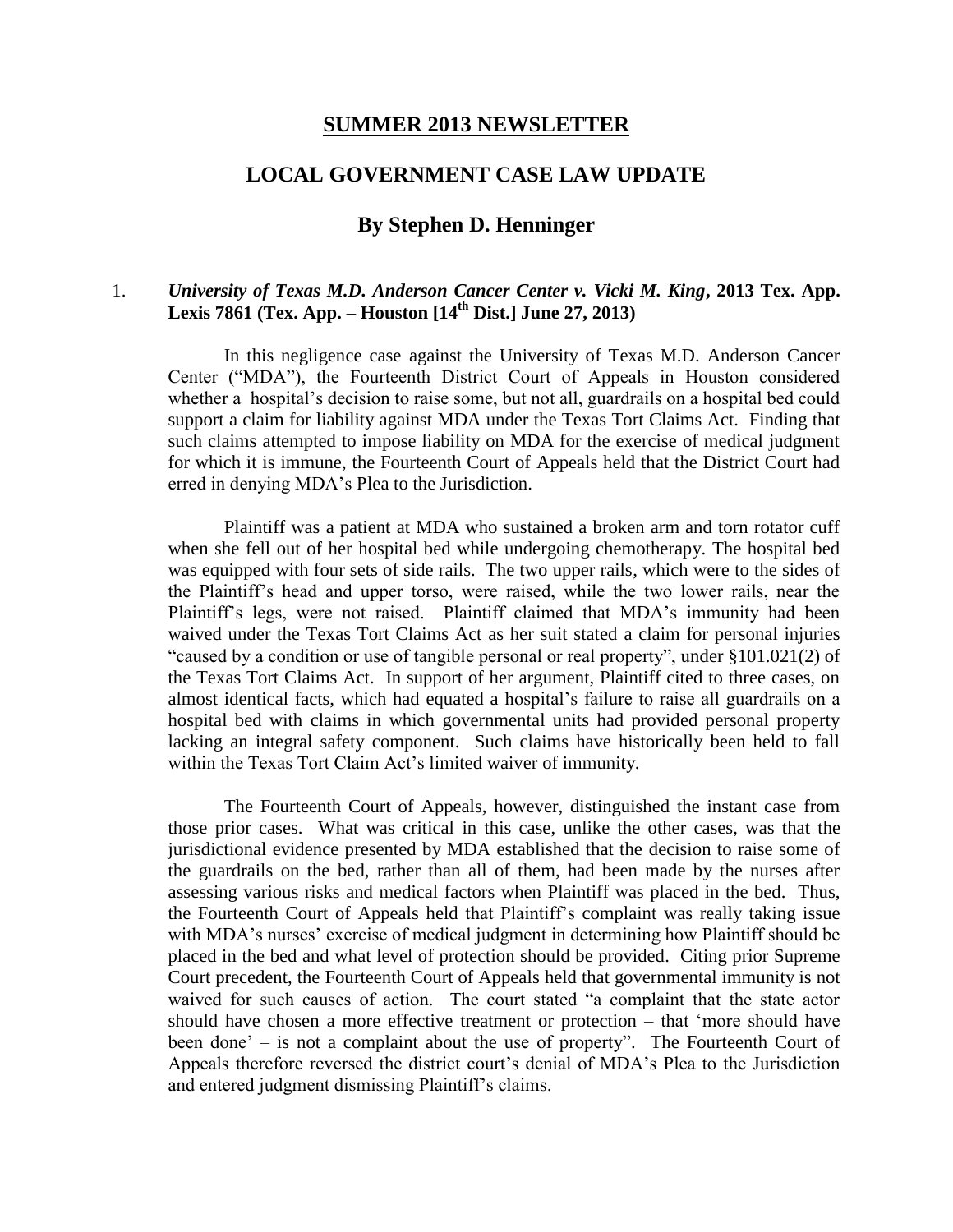## **2.** *Christopher Karone Turner v. TDCJ-ID Allen B. Polunsky Unit***, 2013 Tex. App. Lexis, 7820 (Tex. App. Beaumont, June 27, 2013)**

In this negligence case, the Beaumont Court of Appeals considered whether an inmate's negligence suit for personal injuries fell with the Texas Tort Claims Act's limited waiver of governmental immunity. Plaintiff, an inmate at the TDCJ-ID Polunsky Unit, sued the facility after a disciplinary case had been brought against him for a fight in which he allegedly did not participate. The Plaintiff claimed that prison officials, after reviewing camera footage of the fight, had improperly identified him as a participant, charged him with a disciplinary case, and then imposed discipline against him including having him confined to a solitary cell. Plaintiff claimed that the TDCJ facility had improperly implemented its policies, and had negligently used administration records, the incident report, audio tape recorders, and security cameras resulting in him being improperly disciplined.

The Beaumont Court of Appeals first noted the §101.021(2) of the Texas Tort Claims Act requires that a plaintiff be injured by a condition or use of tangible personal or real property. The court then cited prior Supreme Court precedent holding that information is not tangible property, nor does it become tangible by being recorded. Thus, information that is reduced to writing does not constitute tangiblepersonal property, nor does information that is contained within personal property such as policy or training manuals qualify as "tangible personal property" under the Tort Claims Act.

Analyzing Plaintiff's claims, the Beaumont Court of Appeals held that they involved assertions that TDCJ had misused information obtained from video camera recordings, incident reports, and contained in administrative records and disciplinary reports. As such, it was barred by the State's sovereign immunity.

#### 3. *Redburn v. Charmelle Garrett, et al***, 2013 Tex. App. Lexis 6005 (Tex. App. – Edinburg, May 16, 2013)**

In this case, the court considered the applicability of Texas Tort Claims Act §101.106(f) to claims of trespass against two City of Victoria employees. The Plaintiff in the case was the purchaser of real property on which a City-owned culvert was located. Without the City's consent, Plaintiff plugged the culvert with concrete. Thereafter Plaintiff filed suit against City officials Charmelle Garrett and Lynn Short to enjoin them from entering his property to repair the culvert, on the basis that the repairs would result in the City trespassing on the Plaintiff's property.

The City of Victoria filed an Answer on behalf of Garrett and Short, as well as a Plea to the Jurisdiction, asking the court to dismiss the claims against them on the basis of §101.106(f) of the Texas Tort Claims Act. That section provides that if a suit is filed against an employee of a governmental unit based on conduct within the scope of the employee's duties, and the suit could have been brought against the government, then the suit is to be considered against the employee only in their official capacity, and should be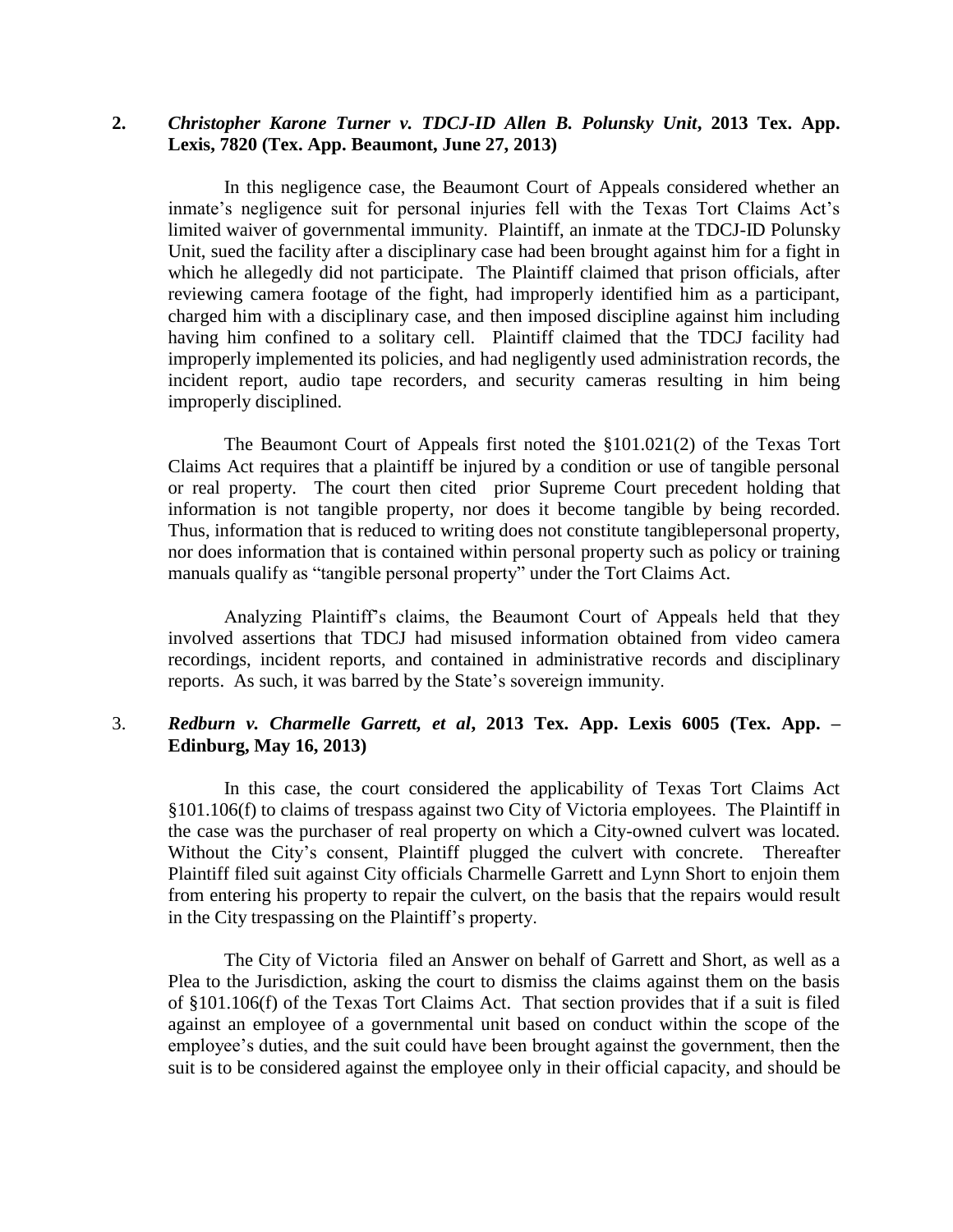dismissed upon motion of the government, unless the plaintiff files an amended pleading dismissing the employee and naming the governmental unit as a defendant.

The Victoria Court of Appeals noted that the Texas Supreme Court in *Frenka v. Valascos*, 332 S.W.3d 367 (Tex. 2011) had established two conditions for the §101.106(f) bar to apply. First, the actions giving rise to the suit against the employee must have been within the employee's general scope of employment. Second, the suit against the employee must be one that could have been brought under the Texas Tort Claims Act. In regards to the first element, the Plaintiff claimed it was not met because he was bringing a claim of trespass, an intentional tort, and intentional torts are not within an employee's scope of employment. The Court of Appeals rejected this argument noting than an employee's act is not within the scope of employment when it occurs within an independent course of conduct not intended by the employee to serve the purpose of the employer. In this case, although the Plaintiff did allege trespass, he did not allege any independent course of conduct by the city employee that was not intended to serve any purpose of the city. To the contrary, Plaintiff's pleadings established that Garrett and Short were attempting to enter Plaintiff's property on the business of the city and with the city's consent and sanction. As such, while plaintiff wished to characterize the actions as a "trespass", they were not being undertaken without the authorization of the City. As such, they were within the employee's scopes of employment.

In regards to the second element, it was also met. Citing again to *Frenka*, the Victoria Court of Appeals held that, for purposes of §101.106(f), a suit "could have been brought under the Tort Claims Act" anytime it sounds in tort and not under another statute that independently waives immunity. Trespass is a tort claim, and all tort claims arise under the Texas Tort Claims Act. Further, it does not matter if the Act does not waive immunity for the particular tort claim being alleged. The only question is whether it is a tort claim that would have to be brought under the Tort Claims Act. Plaintiff's trespass claim was such a cause of action. Therefore, the second element was met, and §101.106(f) barred the suit against the individual employees.

## 4. *City of Texas City v. Suarez***, 2013 Tex. App. Lexis 2272 (Tex. App. Houston [1st Dist.] March 7, 2013)**

In this negligence case the First District Court of Appeals considered an attempted premises/special defect claim asserted against the City of Texas City. The case involved a drowning that had occurred at the Texas City Dike, a five mile long manmade structure surrounded on three sides by Galveston Bay. The Dike had been deeded to the City of Texas City in 1931 for public purposes. In 1963, the Legislature allowed the dike to be used for recreational purposes, and visitors began engaging in activities such as boating, fishing, picnicking, and swimming. There is an asphalt road running the length of the Dike and it also contains boat ramps, parking areas, and picnic shelters. It is owned, maintained, and operated by Texas City.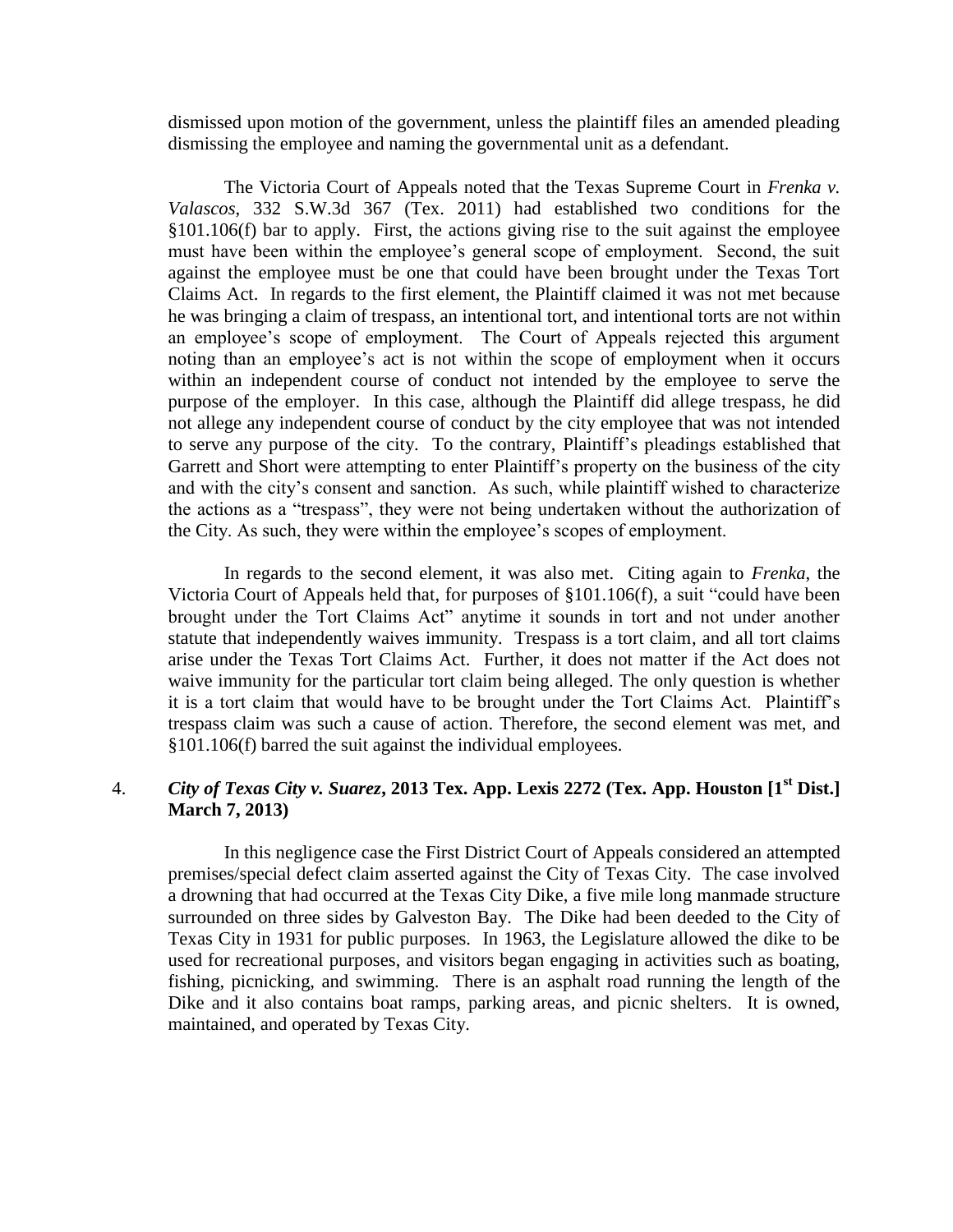The Dike was heavily damaged during Hurricane Ike, including the loss of several warning signs regarding water hazards such as undertows, rip currents, wakes, and sinkholes. When the dike was re-opened following repairs, approximately two years after the hurricane, some, but not all, of the warning signs had been replaced. There were signs, however, at two of the boat ramps warning in Spanish that there should be no swimming, and warning in English of undertow and wakes from passing ships.

On Sunday, October 3, 2010, the Suarez family visited the Dike. Two of the children went swimming and shortly after entering the water were pulled away by strong currents and drowned, as was the father who attempted to rescue them. The surviving wife and mother filed a wrongful death and survival action against the City, alleging negligence claims based on special defect and premises defect, as well as claims of gross negligence and attractive nuisance. The City filed a Plea to the Jurisdiction alleging that it was entitled to immunity. The trial court denied the plea and the City filed an Interlocutory Appeal to the First District Court of Appeals.

The case decided several issues regarding governmental immunity and premises/special defect liability under the Texas Tort Claims Act. First, the Plaintiff claimed that the Texas Wrongful Death Statute waived the City's governmental immunity, as it expressly applied to "persons", which are defined to include municipal corporations. The First Court of Appeals rejected this contention, noting that the Wrongful Death Statute expressly states that it applies only if the deceased individual would have been entitled to bring an action for the injury if the individual had lived. An person is only entitled to bring an action against a municipal corporation if that individual can satisfy the requirements of the Texas Tort Claims Act. Thus, the Wrongful Death Statute does not itself waive immunity, and a claimant must still satisfy the requirements of the Texas Tort Claims Act.

In response to the Plaintiff's argument that the operation and the maintenance of the Dike was a proprietary, rather than governmental function, the court noted that the Texas Tort Claims Act specifically identifies "recreational facilities, including but not limited to swimming pools, beaches, and marinas" as governmental functions. The court found that the Dike at issue in this case clearly fit within the definition of a recreational facility.

The court then went on to note that premises and special defect claims under the Tort Claims Act are modified in claims to which the Recreational Use Statute, applies. The Recreational Use Statute, Texas Civil Practice and Remedies Code §75.001, *et. seq.* is a provision limiting a governmental unit's liability as a premises owner when a plaintiff engages in recreation on the premises at issue. The statute specifically provides that it controls over Chapter 101 of the Texas Tort Claims Act. The statute states that a governmental unit's liability to a claimant when an injury or death occurs on government-owned, recreational land is that owed to a trespasser. This requires a plaintiff to show gross negligence, malicious intent, or bad faith.